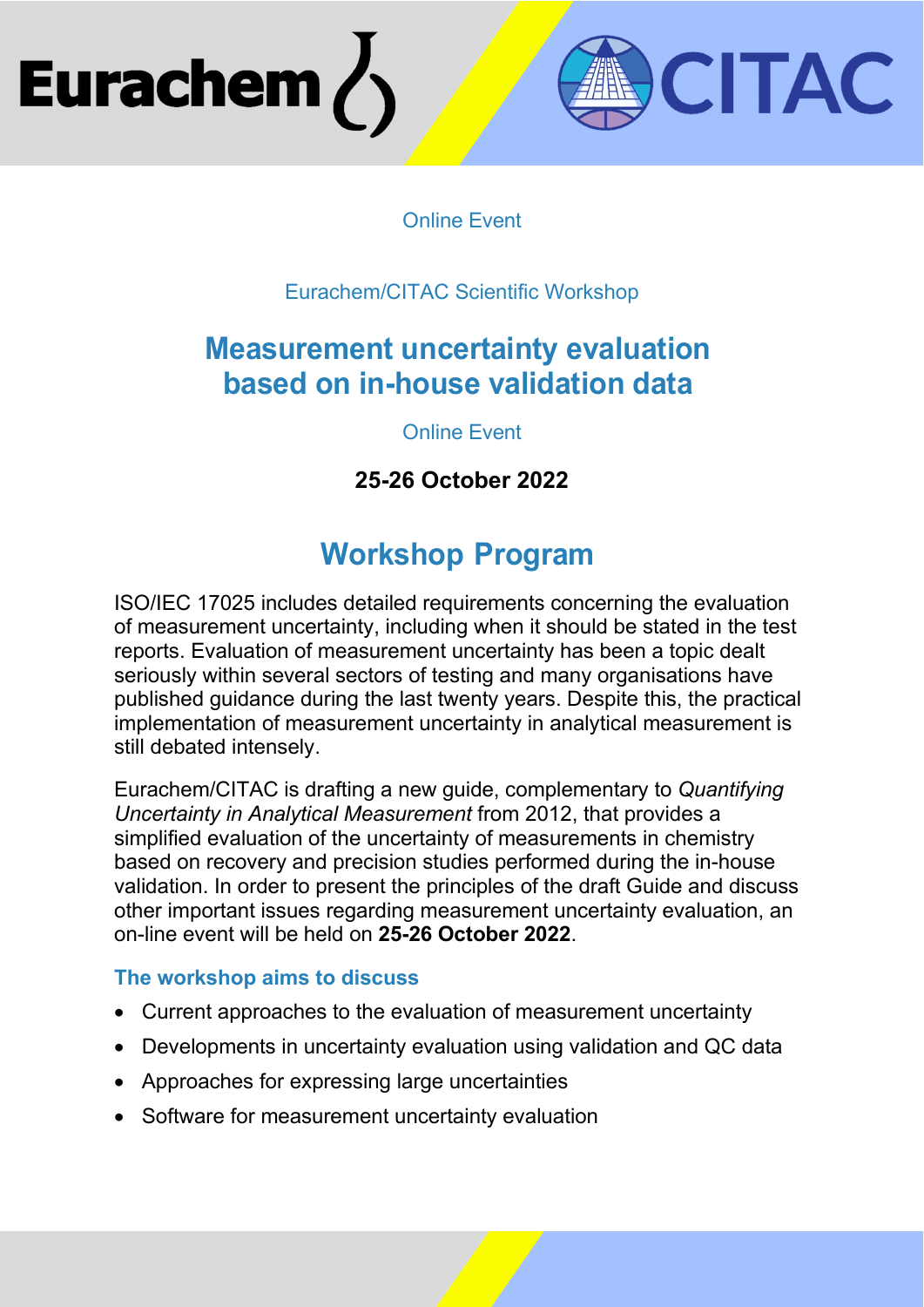# **Workshop program**

| Day 1 25 October                                          |                                                                                                                                      |
|-----------------------------------------------------------|--------------------------------------------------------------------------------------------------------------------------------------|
| Using in-house validation data for uncertainty evaluation |                                                                                                                                      |
| $11:00*$                                                  | Opening of the workhop<br>Steve Ellison [LGC, UK]; Chair, Eurachem/CITAC MU & Traceability WG                                        |
| 11:10                                                     | Approaches to measurement uncertainty evaluation<br>Ivo Leito [University of Tartu, EE]                                              |
| 11:40                                                     | Evaluation of measurement uncertainty based on in-house validation data<br>Ricardo Bettencourt da Silva [Universidade de Lisboa, PT] |
| 12:10                                                     | Evaluating the precision component of measurement uncertainty<br>Bertil Magnusson, [Trollboken, SE]                                  |
| 12:30                                                     | <b>Break</b>                                                                                                                         |
| 12:50                                                     | Evaluating the recovery component of measurement uncertainty<br>Ricardo Bettencourt da Silva [Universidade de Lisboa, PT]            |
| 13:30                                                     | Variation of the measurement uncertainty with measurand level<br>Eskil Sahlin [RISE Research Institutes of Sweden, SE]               |
| 13:50                                                     | Questions                                                                                                                            |
| 14:00                                                     | Close Day 1                                                                                                                          |
| Day 2 26 October                                          |                                                                                                                                      |
| <b>Managing uncertainty evaluations   MU in practice</b>  |                                                                                                                                      |
| 11:00                                                     | <b>Opening of Day 2</b><br>Steve Ellison [LGC, UK]                                                                                   |
| 11:10                                                     | Handling allowable limits for recovery<br>Steve Ellison [LGC, UK]                                                                    |
| 11:30                                                     | <b>Example: Heavy metals in sediments</b><br>Carla Palma [Instituto Hidrográfico, PT]                                                |
| Software for MU evaluation based on in-house validation   |                                                                                                                                      |
| 11:50                                                     | <b>MUkit - Measurement Uncertainty kit</b><br>Teemu Naykki [SYKE Finnish Environmental Institute, FI]                                |
| 12:05                                                     | <b>MU in Excel</b><br>Michael Koch [Universität Stuttgart, DE]                                                                       |
| 12:20                                                     | Implementing the new Eurachem/CITAC Guide in Excel<br>Ricardo Bettencourt da Silva [Universidade de Lisboa, PT]                      |
| 12:40                                                     | <b>Break</b>                                                                                                                         |
| 13:00                                                     | Experimental validation of the evaluated measurement uncertainty,<br>Anders Svaneborg [Eurofins, DK]                                 |
| 13:20                                                     | Handling high uncertainty using the Uncertainty Factor,<br>Bertil Magnusson [Trollboken, SE]                                         |
| 13:35                                                     | Suggested expressions for asymmetric measurement uncertainty intervals,<br>Eskil Sahlin [RISE Research Institutes of Sweden, SE]     |
| 13:55                                                     | <b>Closing discussion</b>                                                                                                            |
| 14:15                                                     | <b>Workshop Finish</b>                                                                                                               |

**\* All times in CEST (Paris, Brussels, Stockholm)**